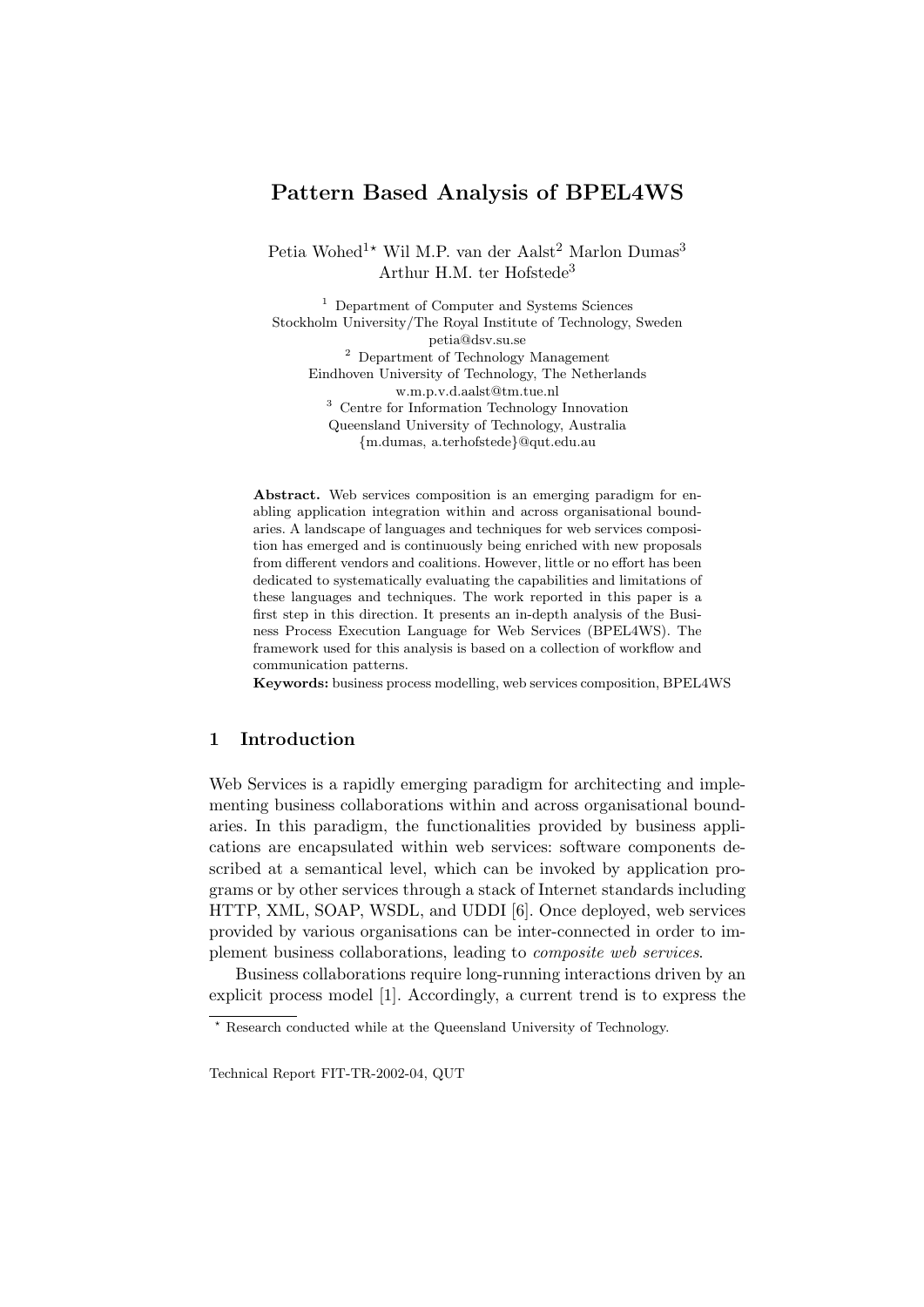logic of a composite web service using a business process modelling language tailored for web services. Recently, many of these languages have emerged, including WSCI [17], BPML [4], BPEL4WS [7], and BPSS [16], with little effort spent on their evaluation with respect to a common benchmark. Such a comparative evaluation will contribute to establish their overlap and complementarities, to delimit their capabilities and limitations, and to detect inconsistencies and ambiguities.

As a first step in this direction, this paper reports an in-depth analysis of one of these emerging languages, namely BPEL4WS (Business Process Execution Language for Web Services). It is expected that a similar analysis will be conducted for other alternative languages in the future.

The reported analysis is based on a framework composed of a set of patterns: abstracted forms of recurring situations found at various stages of software development [10]. Specifically, the framework brings together a set of workflow patterns documented in [3], and a set of communication patterns documented in [14].

The workflow patterns (WPs) have been compiled from an analysis of existing workflow languages and they capture typical control flow dependencies encountered in workflow modelling. More than 12 commercial Workflow Management Systems (WFMS) as well as the UML Activity Diagrams, have been evaluated in terms of their support for these patterns [3, 8]. The WPs are arguably suitable for analysing languages for web services composition, since the situations they capture are also relevant in this domain.

The Communication Patterns (CPs) on the other hand, are related to the way in which system modules interact in the context of Enterprise Application Integration (EAI). They are structured according to two dichotomies: synchronous vs. asynchronous, and point-to-point vs. multicast. They are arguably suitable for the analysis of the communication modelling abilities of web services composition languages, given the strong overlap between EAI and web services technologies.

Two other frameworks for analysing and comparing business process modelling languages have been proposed by Rosemann & Green [13] and Söderström et al. [15]. While these two frameworks are motivated by the same problem that motivates this paper, i.e. the continuously increasing number of process modelling languages and the need to understand and compare them, they differ from the pattern-based framework in that they target a different audience namely, IS/IT-managers, business strategists and other business stakeholders involved in business process management. Accordingly, they adopt a higher level of granularity.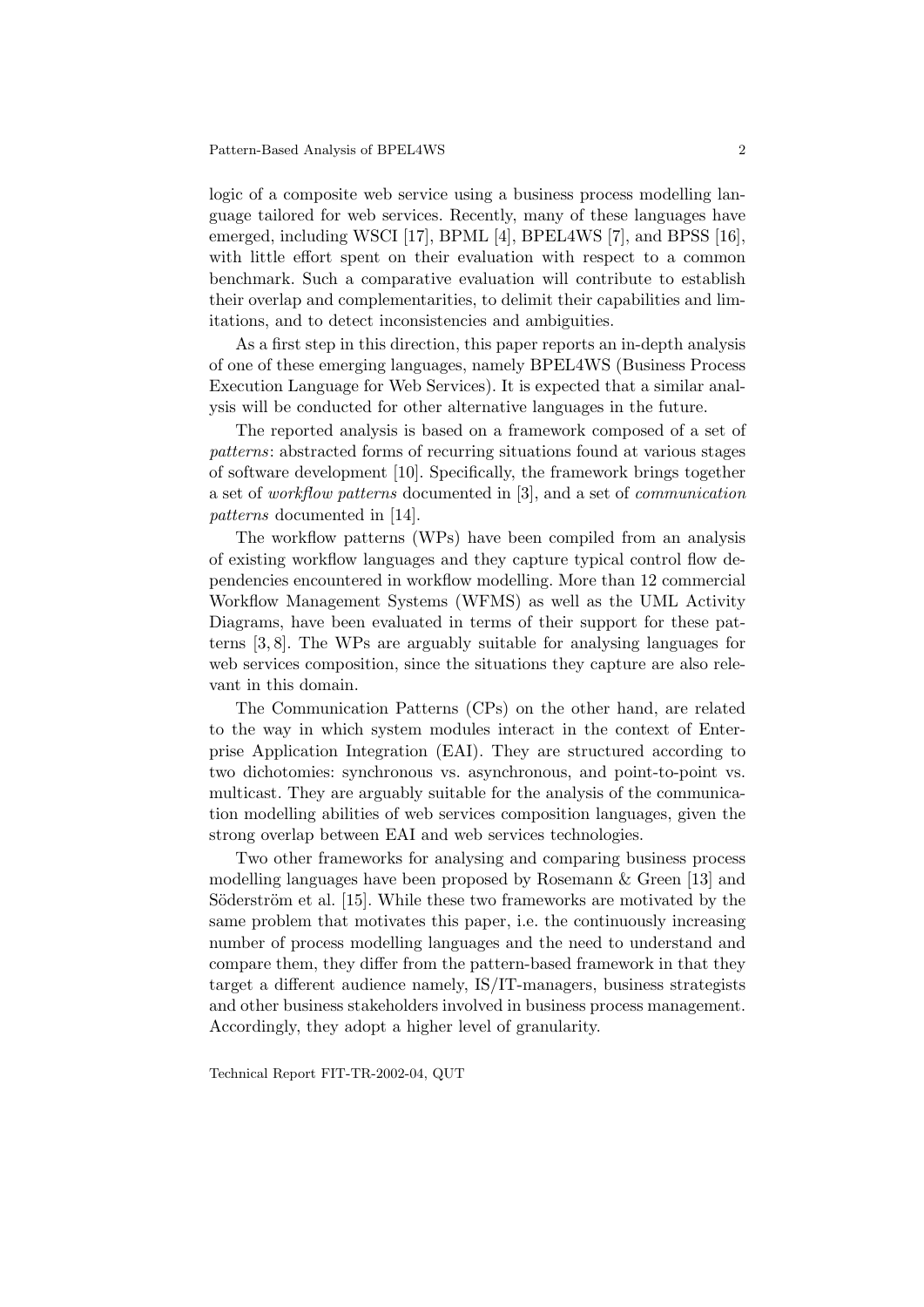The rest of the paper is structured as follows. Section 2 provides an overview of the BPEL4WS language. In sections 3 and 4 the BPEL4WS language is analyzed using the set of workflow and communication patterns respectively. Finally, section 5 concludes the work.

## 2 BPEL4WS

BPEL4WS builds on IBM's WSFL (Web Services Flow Language) and Microsoft's XLANG (Web Services for Business Process Design) and combines accordingly the features of a block structured language inherited from XLANG with those for directed graphs originating from WSFL. The language is intended to support the modelling of two types of processes: executable and abstract processes. An abstract, (not executable) process is a business protocol, specifying the message exchange behaviour between different parties without revealing the internal behaviour for anyone of them. An executable process, which is also the focus of this paper, specifies the execution order between a number of *activities* constituting the process, the partners involved in the process, the messages exchanged between these partners, and the fault and exception handling specifying the behaviour in cases of errors and exceptions.

The BPEL4WS process itself is a kind of flow-chart, where each element in the process is called an activity. An activity is either a primitive or a structured activity. The set of primitive activities contains: invoke, invoking an operation on some web service; receive, waiting for a message from an external source; reply, replying to an external source; wait, waiting for some time; assign, copying data from one place to another; throw, indicating errors in the execution; terminate, terminating the entire service instance; and empty, doing nothing.

To enable the presentation of complex structures the following structured activities are defined: sequence, for defining an execution order; switch, for conditional routing; while, for looping; pick, for race conditions based on timing or external triggers; flow, for parallel routing; and scope, for grouping activities to be treated by the same fault-handler. Structured activities can be nested and combined in arbitrary ways. Within activities executed in parallel the execution order can further be controlled by the usage of links (sometimes also called control links, or guarded links), which allows the definition of directed graphs. The graphs too can be nested but must be acyclic.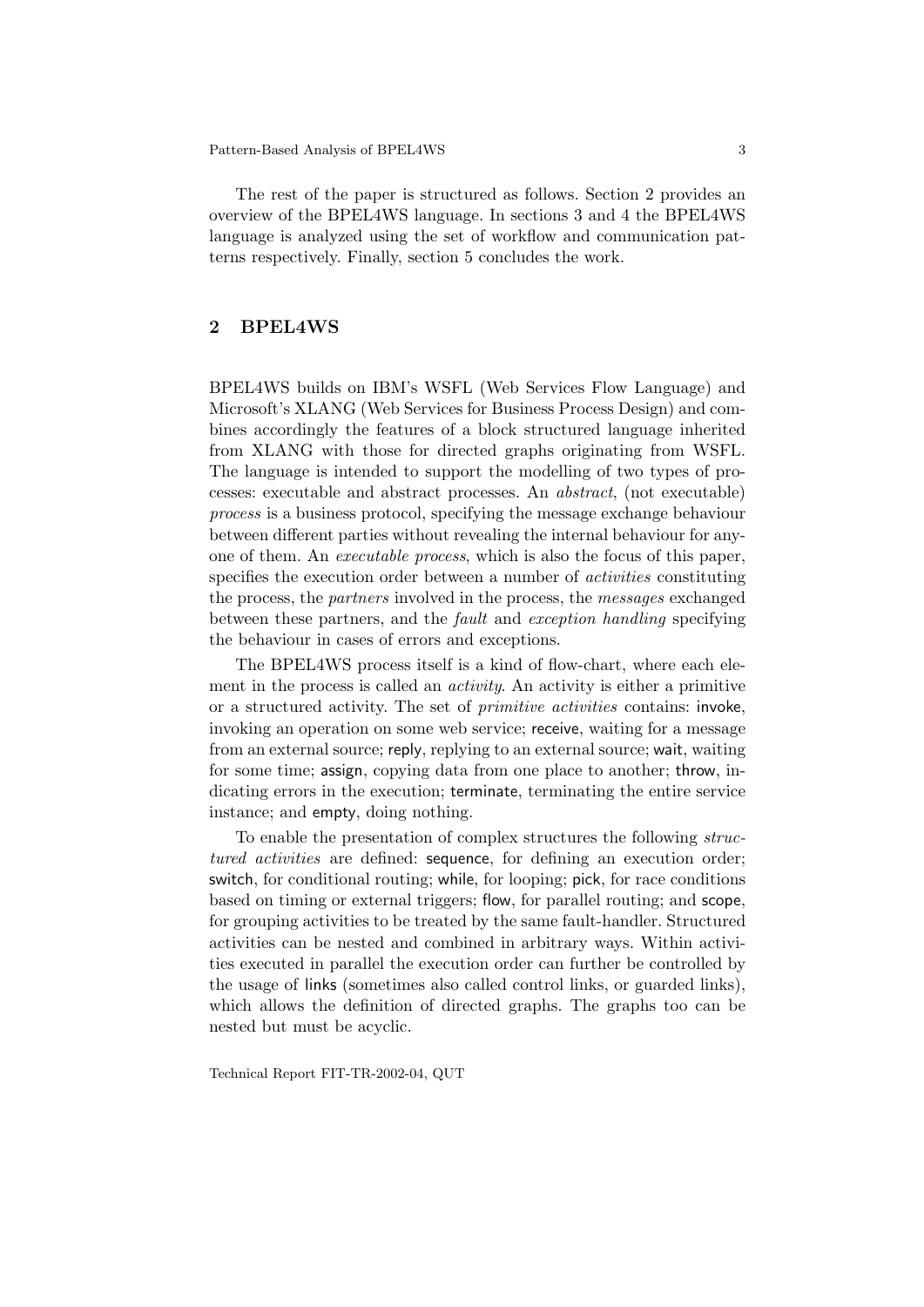# 3 The Workflow Patterns in BPEL4WS

Web services composition and workflow management are related in the sense that both are concerned with executable processes. Therefore, much of the functionality in workflow management systems [2, 9, 12] is also relevant for web services composition languages like BPEL4WS, XLANG, and WSFL. In this section, we consider the 20 workflow patterns presented in [3], and we discuss how and to what extent these patterns can be captured in BPEL4WS. Most of the solutions are presented in a simplified BPEL4WS notation, which is rich enough for capturing the key ideas of the solutions, while at the same time avoiding a detailed codingoriented representation.

WP1 Sequence An activity in a workflow process is enabled after the completion of another activity in the same process.

**Example:** After the activity order registration the activity customer notification is executed.

Solution, WP1 There are two possible solutions for this pattern in BPEL4WS: one using the operator sequence inherited from XLANG (see Listing 1), and one using the concept of control link inherited from WSFL (see Listing 2). In this case a link needs to be defined first (lines 2 to 4) and then the activity to be executed first is specified as source activity for this link (line 6) while the subsequent activity is specified as target for the link (line 8). All these activities are embedded within a single flow activity.

| Listing 1               | Listing 2                                         |
|-------------------------|---------------------------------------------------|
| 1 <sequence></sequence> | $1$ $\langle$ flow $\rangle$                      |
| 2 activityA             | <links><br/><math>\mathcal{D}</math></links>      |
| 3 activityB             | <link name="L"/><br>$\mathbf{3}$                  |
| 4                       | <br>$\overline{4}$                                |
|                         | activityA<br>5                                    |
|                         | $\leq$ source linkName="L"/><br>6                 |
|                         | activityB<br>$7^{\circ}$                          |
|                         | $\langle \text{target linkName="L"}/\rangle$<br>8 |
|                         | $9$                                               |
|                         |                                                   |

WP2 Parallel Split A point in the process where a single thread of control splits into multiple threads of control which can be executed in parallel, thus allowing activities to be executed simultaneously or in any order [5].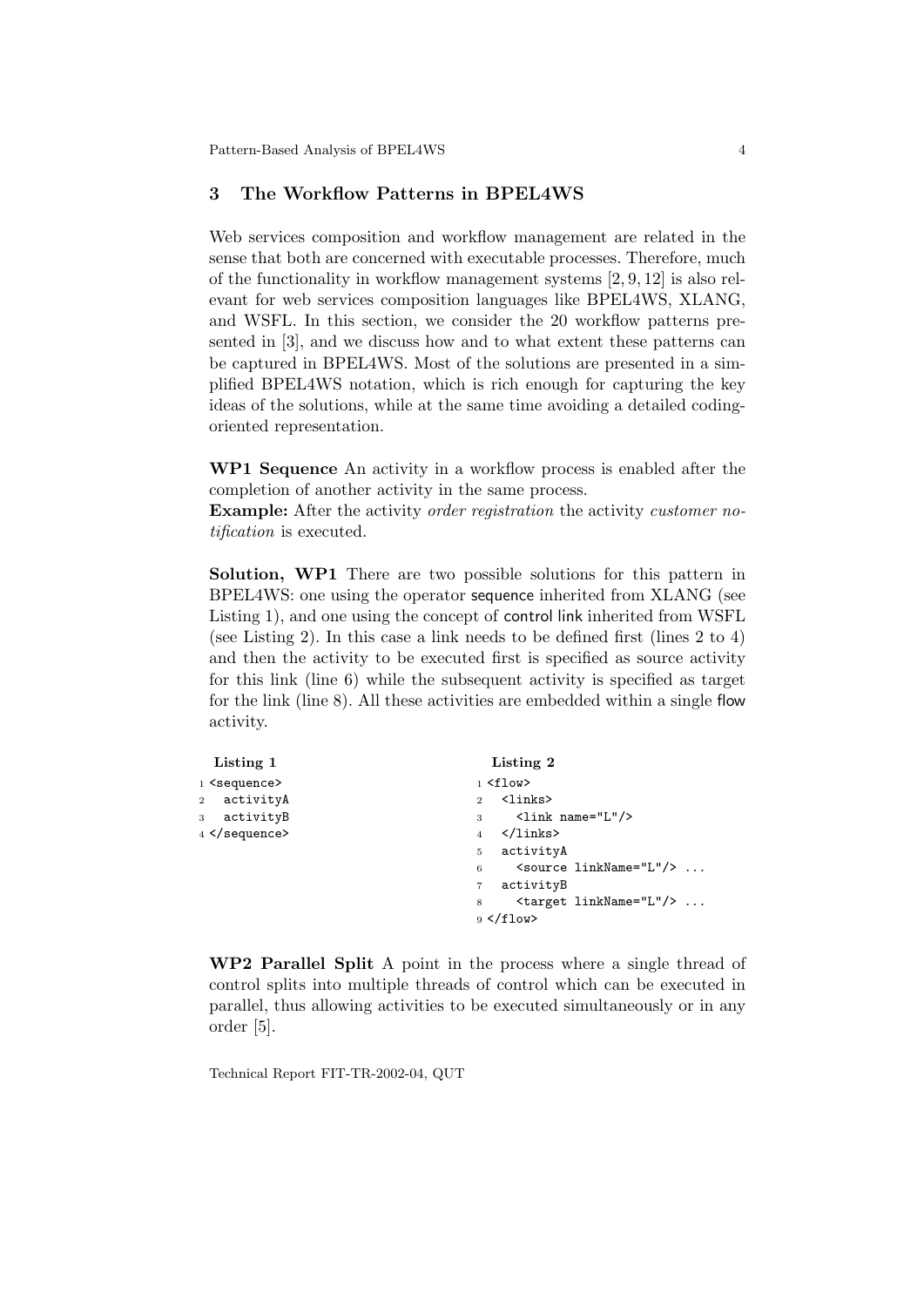**Example:** After activity new cellphone subscription order the activity insert new subscription in Home Location Registry application and insert new subscription in Mobile answer application are executed in parallel.

WP3 Synchronization A point in the process where multiple parallel branches converge into one single thread of control, thus synchronizing multiple threads [5]. It is an assumption of this pattern that after an incoming branch has been completed, it cannot be completed again while the merge is still waiting for other branches to be completed. Also, it is assumed that the threads to be synchronized belong to the same global process instance (i.e., to the same "case" in workflow terminology).

Example: Activity archive is executed after the completion of both activity send tickets and activity receive payment. Obviously, the synchronization occurs within a single global process instance: the send tickets and receive payment must relate to the same client request.

Solutions, WP2 & WP3 The parallel split is realized by defining the activities to be run in parallel as components of an activity of type flow (see Listing 3, lines 2 to 5). If no control link is defined within a flow, the activities within the flow are executed in parallel. Adding an activity after the flow, as for example activity B in line 6, yields the solution to the Synchronization pattern.

Similarly to the solution for WP1, a solution based on control links is also possible for WP2 and WP3 (see Listing 4). In this solution the links L1 and L2 are defined in a flow F. Furthermore, F consists of the activities A1, A2 and B. The sources of L1 and L2 are A1 and A2 respectively (lines 7 and 9) and the target for both links is activity B (lines 12 and 13). To execute B after both A1 and A2 have been completed successfully an AND joinCondition is defined for activity B (line 11).

Listings 3 and 4 illustrate the two styles of process modelling supported by BPEL4WS. Listing 3 shows the "XLANG-style" of modelling (i.e., routing through structured activities). Listing 4 shows the "WSFLstyle" of modelling (i.e., using links instead of structured activities). It is also possible to mix both styles by having links crossing the boundaries of structured activities.<sup>4</sup> An example is given in Listing 5, where the sequences Sa and Sb are defined to run in parallel. The definition of a link L (lines 3, 7 and 14) implies that activity B2, following after activity B1 in sequence Sb, can be executed first after activity A1 from sequence Sa

<sup>4</sup> However, in order to prevent deadlocks, links are not allowed to cross the boundaries of while loops, serializable scopes, or compensation handlers.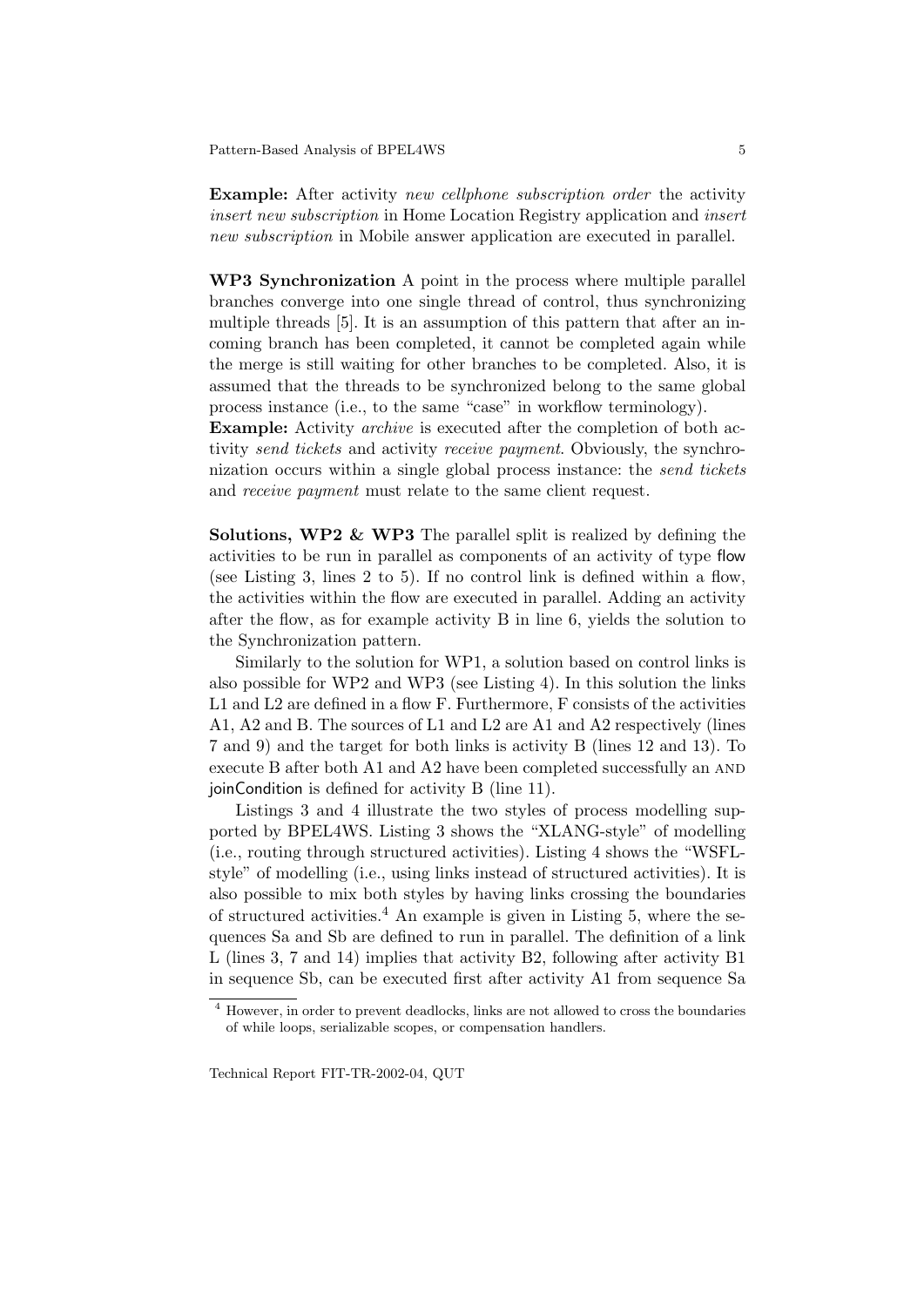```
Listing 3
1 <sequence>
2 \langleflow>
3 activityA1
4 activityA2
5 \times / \text{flow}6 activityB
7 </sequence>
                                      Listing 4
                                     1 <flow name="F">
                                     2 <links>
                                     3 <link name="L1"/>
                                     4 <link name="L2"/>
                                     5 </links>
                                     6 activityA1
                                     7 <source linkName="L1"/>...
                                     8 activityA2
                                     9 <source linkName="L2"/>...
                                    10 activityB
                                    11 joinCondition="L1 AND L2"
                                    12 <target linkName="L1"/>
                                    13 <target linkName="L2"/>...
                                    14 </flow>
```
have completed its execution. In other words, link L captures an intermediate synchronization point between the two parallel threads Sa and Sb. This inter-thread synchronization cannot be expressed using structured activities only (for a proof see [11]). Figure 1 illustrates the example in graphical form.<sup>5</sup>



WP4 Exclusive Choice A point in the workflow process where, based on a decision or workflow control data, one of several branches is chosen. Example: The manager is informed if an order exceeds \$ 600, otherwise not.

<sup>&</sup>lt;sup>5</sup> Since BPEL4WS does not provide a graphical notation, the use of figures is limited to some patterns only.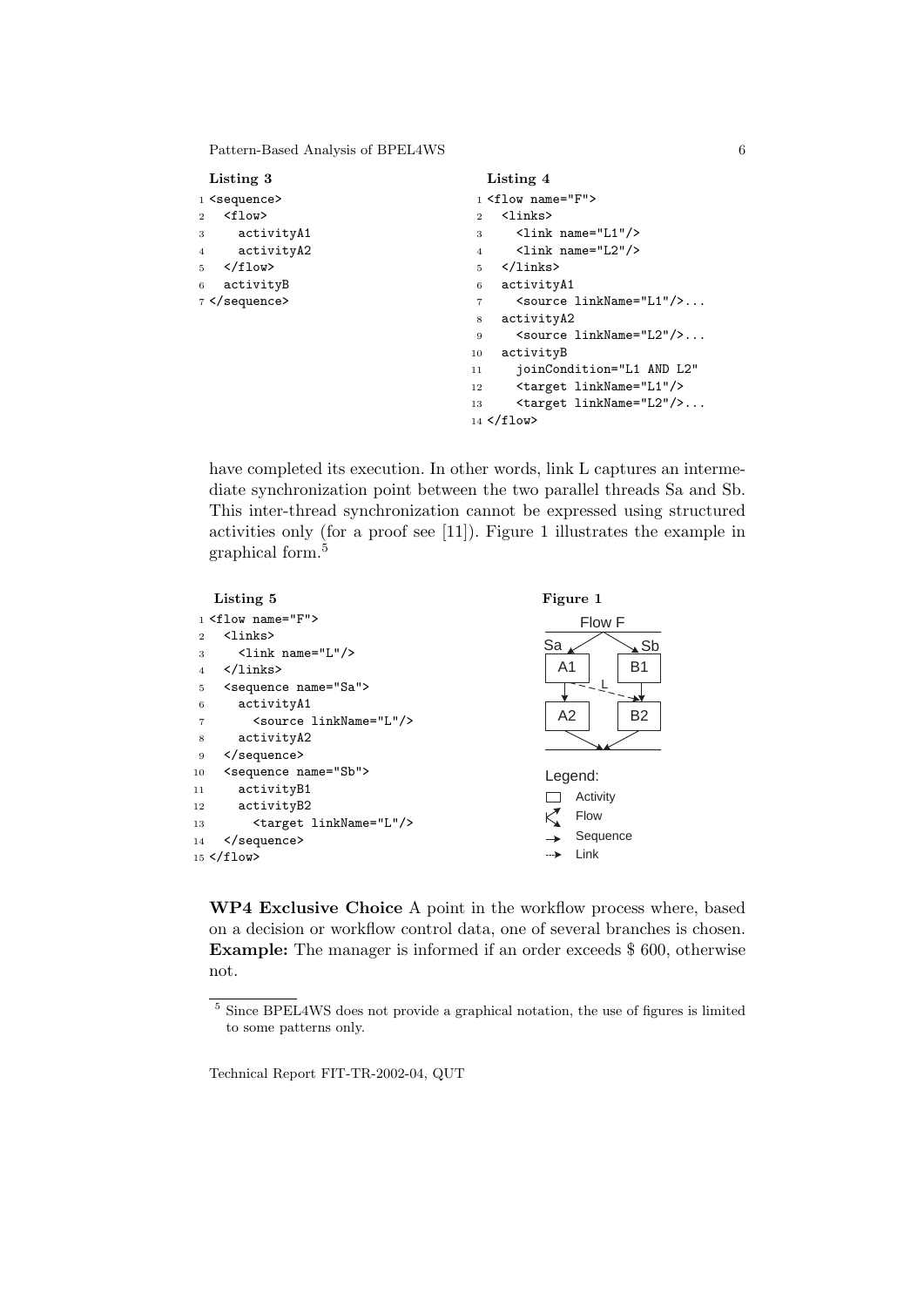WP5 Simple Merge A point in the workflow process where two or more alternative branches come together without synchronization. It is an assumption of this pattern that none of the alternative branches is ever executed in parallel (if it is not the case, then see the patterns Multi Merge and Discriminator).

Example: After the payment is received or the credit is granted the car is delivered to the customer.

Solutions, WP4 & WP5 As in the previous patterns, two solutions are proposed. The first one relies on the activity switch inherited from XLANG (Listing 6). Each case specifies the activity to be performed when a condition is fulfilled. The second solution uses control links (see Listing 7 and Figure 2). The different conditions (C1 and C2 in the example) are specified as transitionConditions, one for each corresponding link (L1 or L2). This implies that the activities specified as targets for these links (A1 and A2 in the example) will be executed only if the corresponding conditions are fulfilled. An empty activity is the source of links L1 and L2, implying that conditions C1 and C2 are evaluated as soon as the flow is initiated. Activity C is the target of links L1s and L2s whose sources are A1 and A2 respectively, thereby capturing the Simple Merge pattern.

A difference between these two solutions is that in the solution of Listing 6 only one activity is trigerred, the first one for which the specified condition evaluates to true. Meanwhile, in the solution of Listing 7 multiple branches may be trigerred if more than one of the conditions evaluates to true. To ensure that only one of the branches is trigerred, the conditions have to be disjoint. If this is not the case, Listing 7 rather provides a solution to the Multi Choice pattern described below.

WP6 Multi-Choice A point in the process, where, based on a decision or control data, a number of branches are chosen and executed as parallel threads.

**Example:** After executing the activity *evaluate damage* the activity *con*tact fire department or the activity contact insurance company is executed. At least one of these activities is executed. However, it is also possible that both need to be executed.

WP7 Synchronizing Merge A point in the process where multiple paths converge into one single thread. Some of these paths are "active" (i.e. they are being executed) and some are not. If only one path is active, the activity after the merge is triggered as soon as this path completes. If more than one path is active, synchronization of all active paths needs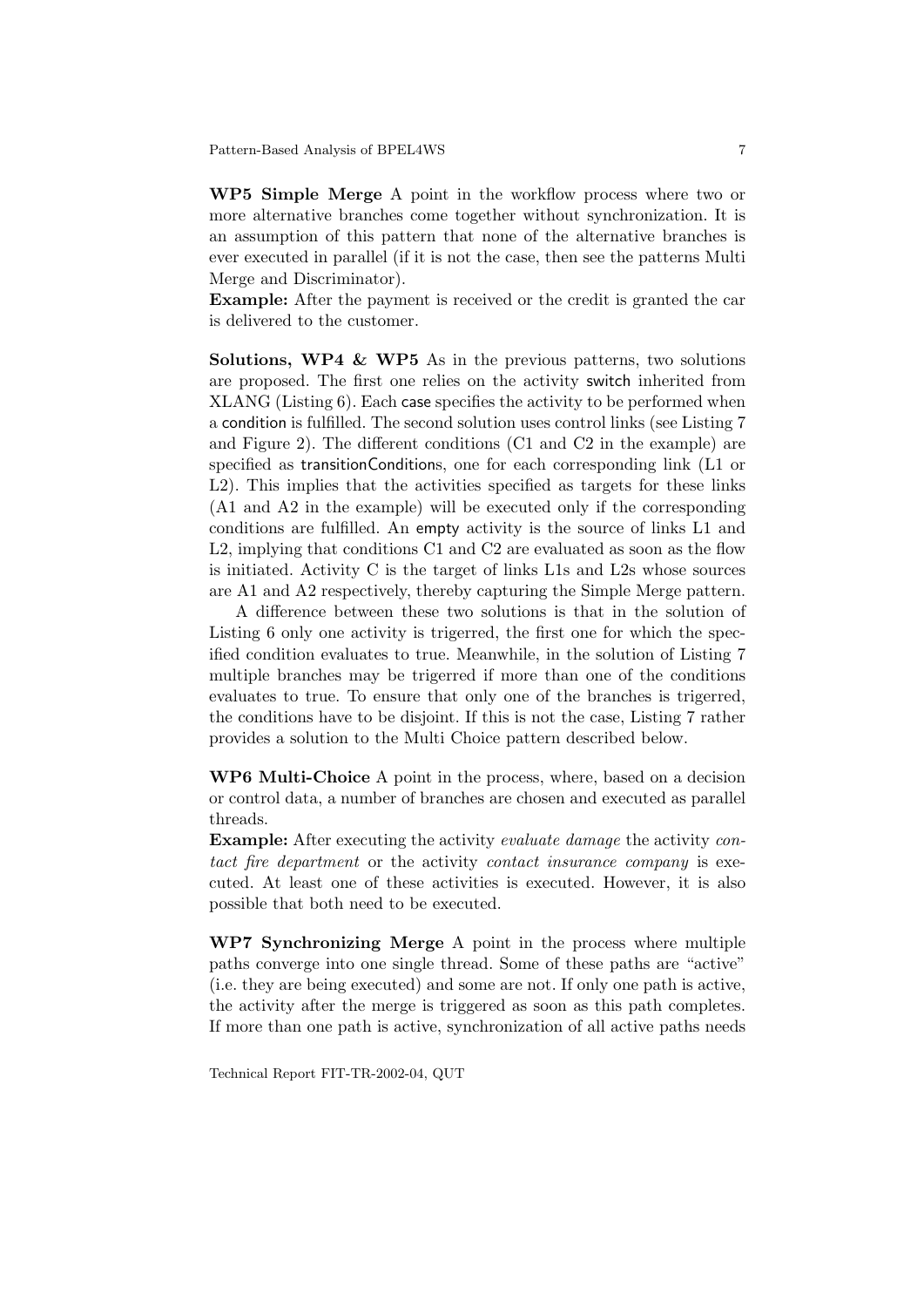

to take place before the next activity is triggered. It is an assumption of this pattern that a branch that has already been activated, cannot be activated again while the merge is still waiting for other branches to complete.

Example: After either or both of the activities *contact fire department* and contact insurance company have been completed (depending on whether they were executed at all), the activity submit report needs to be performed (exactly once).

Solutions, WP6 & WP7 As indicated before the solution of WP5 and WP6 are identical to the WSFL-style solutions of WP4 and WP5 (Listing 7). This follows from the dead-path elimination principle, which states that the truth value of an incoming link is propagated to its outgoing link. In the example of Listing 7, if condition  $C1$   $(C2)$  evaluates to true, activity A1 (A2) receives a positive value and it is therefore executed. On the other hand, if condition C1  $(C2)$  evaluates to false, activity A1  $(A2)$ receives a negative value, and it is not executed but still propagates the negative value through its outgoing link L1s (L2s). In particular, both A1 and A2 are executed if the two conditions C1 and C2 evaluate to true.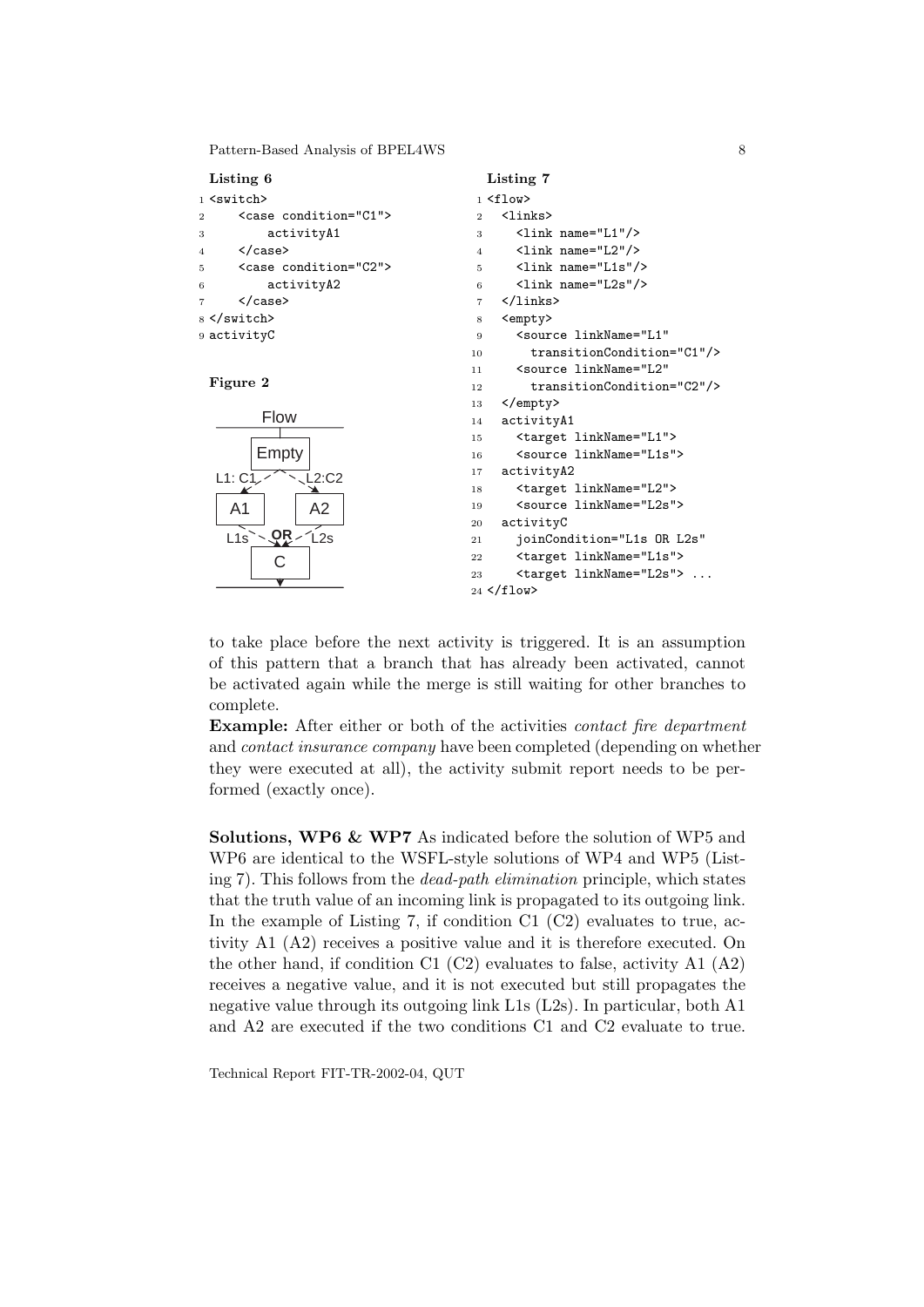In any case, the OR joinCondition attached to C, ensures that C is always executed, provided that one of the activities A1 or A2 is executed.

WP8 Multi-Merge A point in a process where two or more branches reconverge without synchronization. If more than one branch gets activated, possibly concurrently, the activity following the merge is started for every action of every incoming branch.

Example: Sometimes two or more branches share the same ending. Two activities audit application and process applications are running in parallel which should both be followed by an activity *close case*, which should be executed twice if the activities *audit application* and *process applications* are both executed.

Solution, WP8 BPEL4WS offers no direct support for WP8. Neither XLANG nor WSFL allow for two active threads following the same path without creating new instances of another process.

WP9 Discriminator A point in the workflow process that waits for one of the incoming branches to complete before activating the subsequent activity. From that moment on it waits for all remaining branches to complete and 'ignores' them. Once all incoming branches have been triggered, it resets itself so that it can be triggered again (which is important otherwise it could not really be used in the context of a loop).

Example: To improve query response time a complex search is sent to two different databases over the Internet. The first one that comes up with the result should proceed the flow. The second result is ignored.

Solution, WP9 This pattern is not directly supported in BPEL4WS. Neither is there a structured activity construct which can be used for implementing it, nor can links be used for capturing it. The reason for not being able to use the link construct with an OR joinCondition, is the fact that a joinCondition is evaluated first when the status of all incoming links are determined and not, as required in this case, when the first positive link is determined.

WP10 Arbitrary Cycles A point where a portion of the process (including one or more activities and connectors) needs to be "visited" repeatedly without imposing restrictions on the number, location, and nesting of these points.

Solution, WP10 This pattern is not supported in BPEL4WS. Although the while activity allows for structured cycles, it is not possible to jump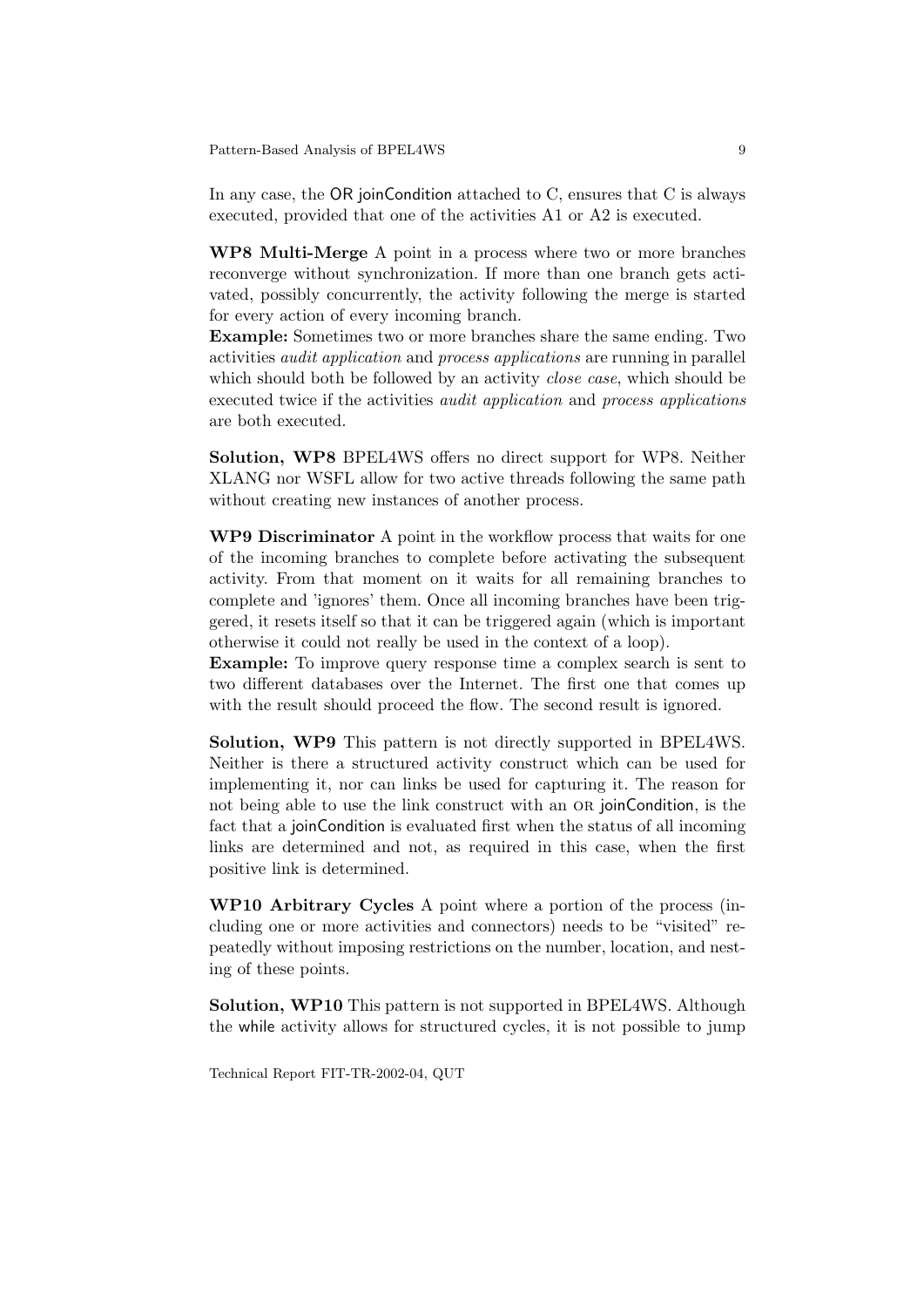back to arbitrary parts of the process, i.e. only loops with one entry point and one exit point are allowed.<sup>6</sup> The restriction made that links can not cross the boundaries of a loop and that links may not create a cycle disables support for WP10.

WP11 Implicit Termination A given subprocess is terminated when there is nothing left to do, i.e., termination does not require an explicit termination activity.

Solution, WP11 Implicit termination is supported by the flow construct. A structured activity (without flows and links) completes when its outermost activity completes and therefore corresponds to explicit termination. Using the flow construct and links, a subprocess can have multiple sink activities (i.e., activities not being a source of any link) without requiring one unique termination activity.

WP12 MI without Synchronization Within the context of a single case multiple instances of an activity may be created, i.e. there is a facility for spawning off new threads of control, all of them independent of each other. The instances might be created consecutively, but they will be able to run in parallel, which distinguishes this pattern from the pattern for Arbitrary Cycles.

**Example:** When booking a trip, the activity book flight is executed multiple times if the trip involves multiple flights.

Solution, WP12 Multiple instances of an activity can be created by using the invoke activity embedded in a while loop (see Listing 8). The invoked process, i.e., process B, has to have the attribute createInstance within its receive activity assigned to "yes" (see Listing 9).

WP13-WP15 MI with Synchronization A point in a workflow where a number of instances of a given activity are initiated, and these instances are later synchronized, before proceeding with the rest of the process. In WP13 the number of instances to be started/synchronized is known at design time. In WP14 the number is known at some stage during run time, but before the initiation of the instances has started. In WP15 the number of instances to be created is not known in advance: new instances are created on demand, until no more instances are required.

 $^6$  For a discussion on non-structured cycles that can not be unfolded into structured cycles see [11].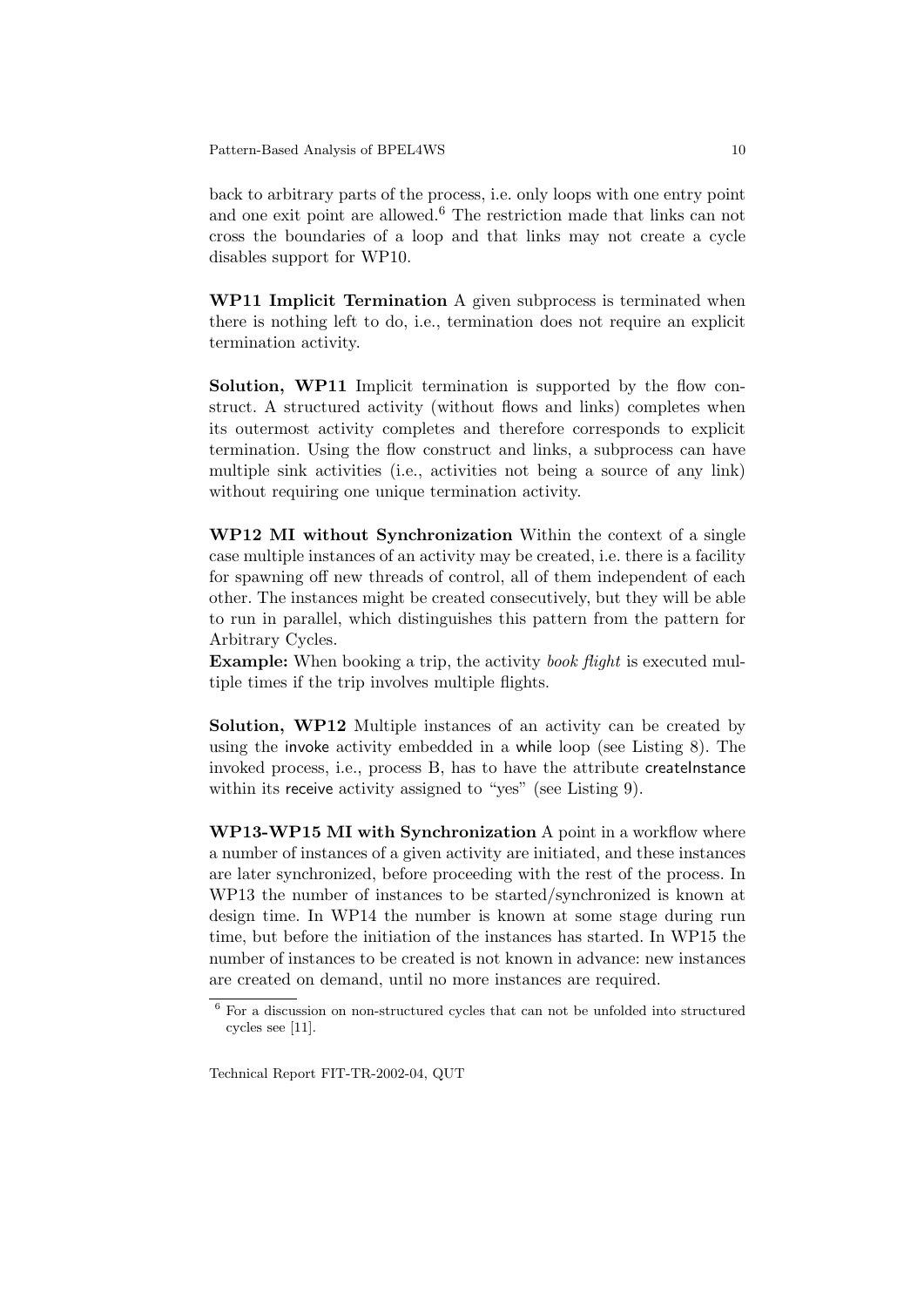**Example of WP15:** When booking a trip, the activity book flight is executed multiple times if the trip involves multiple flights. Once all bookings are made, an invoice is sent to the client. How many bookings are made is only known at runtime through interaction with the user.

Solutions, WP13-WP15 If the number of instances to be synchronized is known at design time (WP13), a simple solution is to replicate the activity as many times as it needs to be instantiated, and run the replicas in parallel by placing them in a flow activity. The solution becomes more complex if the number of instances to be created and synchronized is only known at run time (WP14), or not known (WP15) – see Listing 10. In this solution a pick activity within a while loop is used, enabling repetitive processing triggered by three different messages: one indicating that a new instance is required, one indicating the completion of a previously initiated instance, and one indicating that no more instances need to be created. Depending on the message received an activity is performed/invoked in each iteration of the loop. However, this is only a work-around solution since the logic of these patterns is not directly captured by a BPEL4WS construct. Instead the logic is encoded by means of a loop and a counter: the counter is incremented each time that a new instance is created, and is decremented each time that an instance is completed. The loop is exited when the value of the counter is zero and no more instances need to be created.

| Listing 8                                                       | Listing 10                                         |  |  |  |  |
|-----------------------------------------------------------------|----------------------------------------------------|--|--|--|--|
| $_1$ <processa></processa>                                      | 1 moreInstances:=True                              |  |  |  |  |
| $\text{while cond}="C1"$<br>$\overline{2}$                      | $2 \text{ i}$ : = 0                                |  |  |  |  |
| <invoke processb=""><br/>3</invoke>                             | 3 <while i="" moreinstances="" or="">0&gt;</while> |  |  |  |  |
| $\langle$ invoke><br>$\overline{4}$                             | <pick><br/><math>\overline{4}</math></pick>        |  |  |  |  |
| $\langle$ /while><br>5                                          | <onmessage startnewactivitya=""><br/>5</onmessage> |  |  |  |  |
| $6 \le$ /process>                                               | invoke activityA<br>6                              |  |  |  |  |
|                                                                 | $i := i + 1$<br>$\overline{7}$                     |  |  |  |  |
|                                                                 | <br>8                                              |  |  |  |  |
|                                                                 | <onmessage activityafinished=""><br/>9</onmessage> |  |  |  |  |
| Listing 9                                                       | $i := i - 1$<br>10                                 |  |  |  |  |
| $_1$ <processb></processb>                                      | <br>$11 -$                                         |  |  |  |  |
| <receive <br="" processa=""><math>\overline{2}</math></receive> | <onmessage nomoreinstances=""><br/>12</onmessage>  |  |  |  |  |
| createInstance="yes"><br>3                                      | moreInstances:=False<br>13                         |  |  |  |  |
| $\langle$ /receive $\rangle$<br>$\overline{4}$                  | <br>14                                             |  |  |  |  |
| 5                                                               | $\langle$ /pick><br>15                             |  |  |  |  |
|                                                                 | $16 \times$ /while>                                |  |  |  |  |

WP16 Deferred Choice A point in a process where one among several alternative branches is chosen based on information which is not neces-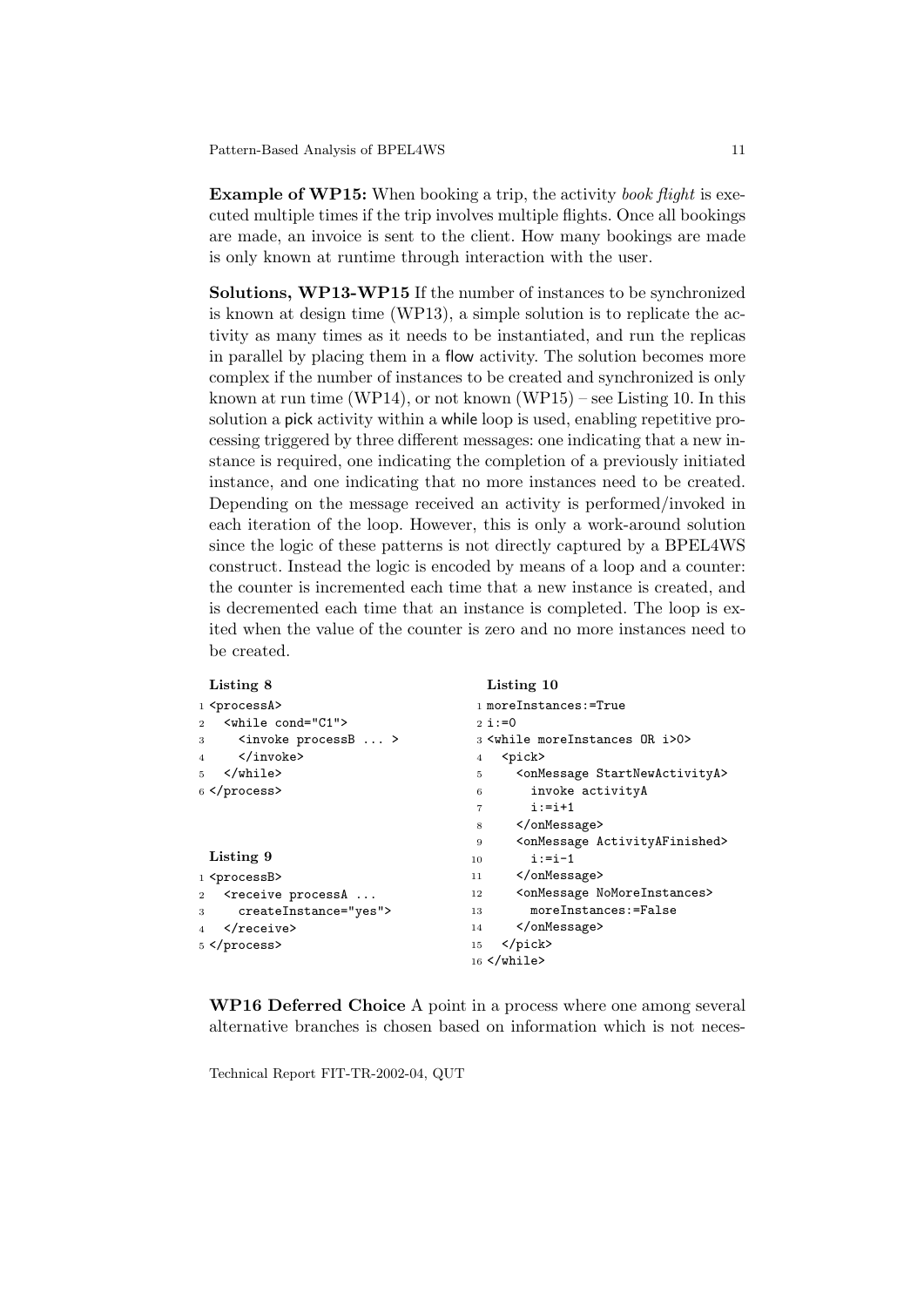sarily available when this point is reached. This differs from the normal exclusive choice, in that the choice is not made immediately when the point is reached, but instead several alternatives are offered, and the choice between them is delayed until the occurrence of some event.

Example: When a contract is finalized, it has to be reviewed and signed either by the director or by the operations manager, whoever is available first. Both the director and the operations manager would be notified that the contract is to be reviewed: the first one who is available will proceed with the review.

Solution, WP16 This pattern is realized through the pick construct. The semantics of pick, i.e. awaiting the receipt of one of a number of messages and continuing the execution according to the received message, captures the key idea of this pattern, namely a choice is not made immediately when a certain point (i.e. the pick activity) is reached, but delayed until receipt of a message.

WP17 Interleaved Parallel Routing A set of activities is executed in an arbitrary order. Each activity in the set is executed exactly once. The order between the activities is decided at run-time: it is not until one activity is completed that the decision on what to do next is taken. In any case, no two activities in the set can be active at the same time.

Example: At the end of each year, a bank executes two activities for each account: add interest and charge credit card costs. These activities can be executed in any order. However, since they both update the account, they cannot be executed at the same time.

Solution, WP17 It is possible to capture this pattern in BPEL4WS using the concept of serializable scopes (see Listing 11). A serializable scope is an activity of type scope whose containerAccessSerializable attribute is set to "yes", thereby guaranteeing concurrency control on shared containers. The activities to be interleaved are placed in different containers which all write to a single shared container (container C in Listing 11). Since the activities are placed in different containers, they can potentially be executed in parallel. On the other hand, since the serializable scopes that contain the activities write to the same container, no two of them will be "active" simultaneously, but instead, they will be executed one after the other. Three things are worth pointing out with respect to this solution. First, the semantics of serializable scopes in BPEL4WS is not clearly defined. The BPEL4WS specification only states that this semantics is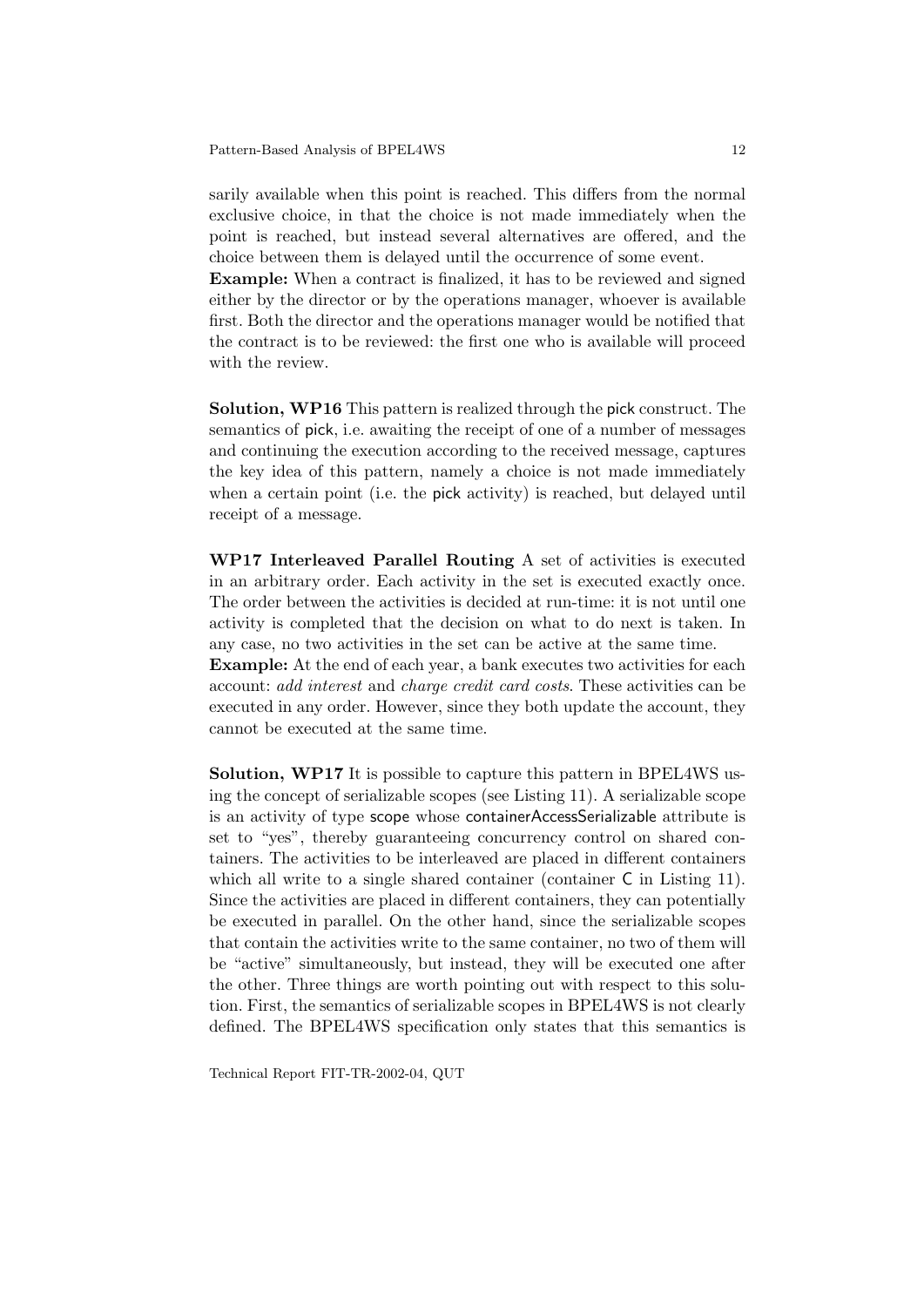"similar to the standard isolation level serializable of database transactions", but it does not specify where does the similarity stop (e.g. how does the underlying transaction model deal with or prevent serialization conflicts?). Second, it is not possible in this solution to externally influence (at runtime) the order in which the activities are executed: this order is instead fixed by the transaction manager of the underlying BPEL4WS engine. Finally, since serializable scopes are not allowed to be nested, this solution is not applicable if one occurrence of the interleaved parallel routing pattern is embedded within another occurrence.

To overcome these limitations, a work-around solution using deferred choice (i.e. pick) as proposed in [3] can be applied (see Listing 12). The drawback of this solution is its complexity, which increases exponentially with the number of activities to be interleaved.

| Listing 11     |                                                                                                          | Listing 12     |                               |  |  |
|----------------|----------------------------------------------------------------------------------------------------------|----------------|-------------------------------|--|--|
|                | $1$ <flow></flow>                                                                                        |                | 1 <pick></pick>               |  |  |
| $\overline{2}$ | <scope name="S1&lt;/th"><th><math>\overline{2}</math></th><th><onmessage m1=""></onmessage></th></scope> | $\overline{2}$ | <onmessage m1=""></onmessage> |  |  |
| 3              | containerAccessSerializable:="yes">                                                                      | 3              | <sequence></sequence>         |  |  |
| 4              | <sequence></sequence>                                                                                    | $\overline{4}$ | activity A1                   |  |  |
| 5              | write to container C                                                                                     | 5              | activity A2                   |  |  |
| 6              | activityA1                                                                                               | 6              |                               |  |  |
| $\overline{7}$ | write to container C                                                                                     | $\overline{7}$ |                               |  |  |
| 8              |                                                                                                          | 8              | <onmessage m2=""></onmessage> |  |  |
| 9              | $\langle$ scope $\rangle$                                                                                | 9              | <sequence></sequence>         |  |  |
| 10             | <scope name="S2&lt;/td"><td>10</td><td>activity A2</td></scope>                                          | 10             | activity A2                   |  |  |
| 11             | containerAccessSerializable:="yes">                                                                      | 11             | activity A1                   |  |  |
| 12             | <sequence></sequence>                                                                                    | 12             |                               |  |  |
| 13             | write to container C                                                                                     | 13             |                               |  |  |
| 14             | activityA2                                                                                               |                | $14 \times$ /pick>            |  |  |
| 15             | write to container C                                                                                     |                |                               |  |  |
| 16             | $\langle$ sequence>                                                                                      |                |                               |  |  |
| 17             | $\langle$ scope $\rangle$                                                                                |                |                               |  |  |
|                | $18 \lt /f$ low>                                                                                         |                |                               |  |  |

WP18 Milestone A given activity E can only be enabled if a certain milestone has been reached which has not yet expired. A milestone is defined as a point in the process where a given activity A has finished and an activity B following it has not yet started.

Example: After having placed a purchase order, a customer can withdraw it at any time before the shipping takes place. To withdraw an order, the customer must complete a withdrawal request form, and this request must be approved by a customer service representative. The execution of the activity approve order withdrawal must therefore follow the activity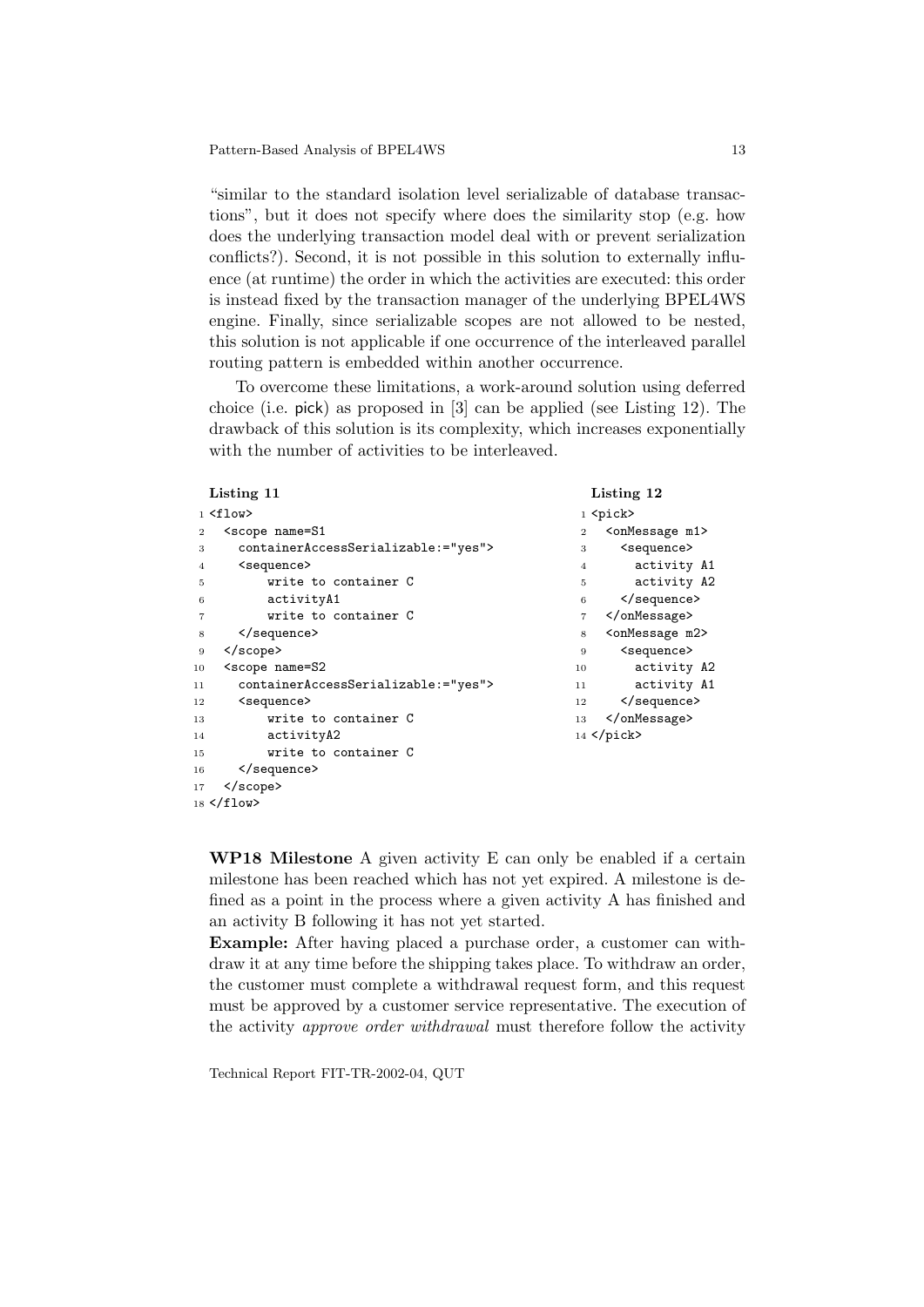request withdrawal, and can only be done if: (i) the activity place order is completed, and (ii) the activity ship order has not yet started.

Solution, WP18 BPEL4WS does not provide a direct support for capturing this pattern. Therefore, a work-around solution has to be used (see Listing 13). Once again the solution is inspired by the ideas in [3]. A deferred choice between executing the activity B, or executing activity E, is made. A while loop is used to guarantee that as long as B is not chosen, E can be executed an arbitrary number of times. The limitation of this solution is that activity E can not be restricted by any parallel treads.

#### Listing 13

```
1 activityA
2 B_completed:="false"
3 <while B_completed="false">
   4 <pick>
5 <onMessage mE> activityE
6 </onMessage>
7 <onMessage mB>
8 <sequence> B_completed:="true" </sequence>
9 </onMessage>
10 </pick>
11 < /while>
12 activityB
```
WP19 Cancel Activity & WP20 Cancel Case A cancel activity terminates a running instance of an activity, while cancelling a case leads to the removal of an entire workflow instance.

Example of WP19: A customer cancels a request for information. Example of WP20: A customer withdraws his/her order.

Solutions, WP19 & WP20 WP20 is solved with the terminate activity, which is used to abandon all execution within a business process instance of which the terminate activity is a part. All currently running activities must be terminated as soon as possible without any fault handling or compensation behaviour. WP19 is dealt with using fault and compensation handlers, specifying the course of action in cases of faults and cancellations.

# 4 The Communication Patterns in BPEL4WS

In this section we evaluate BPEL4WS according to the communication patterns presented in [14]. Since communication is realized by exchanging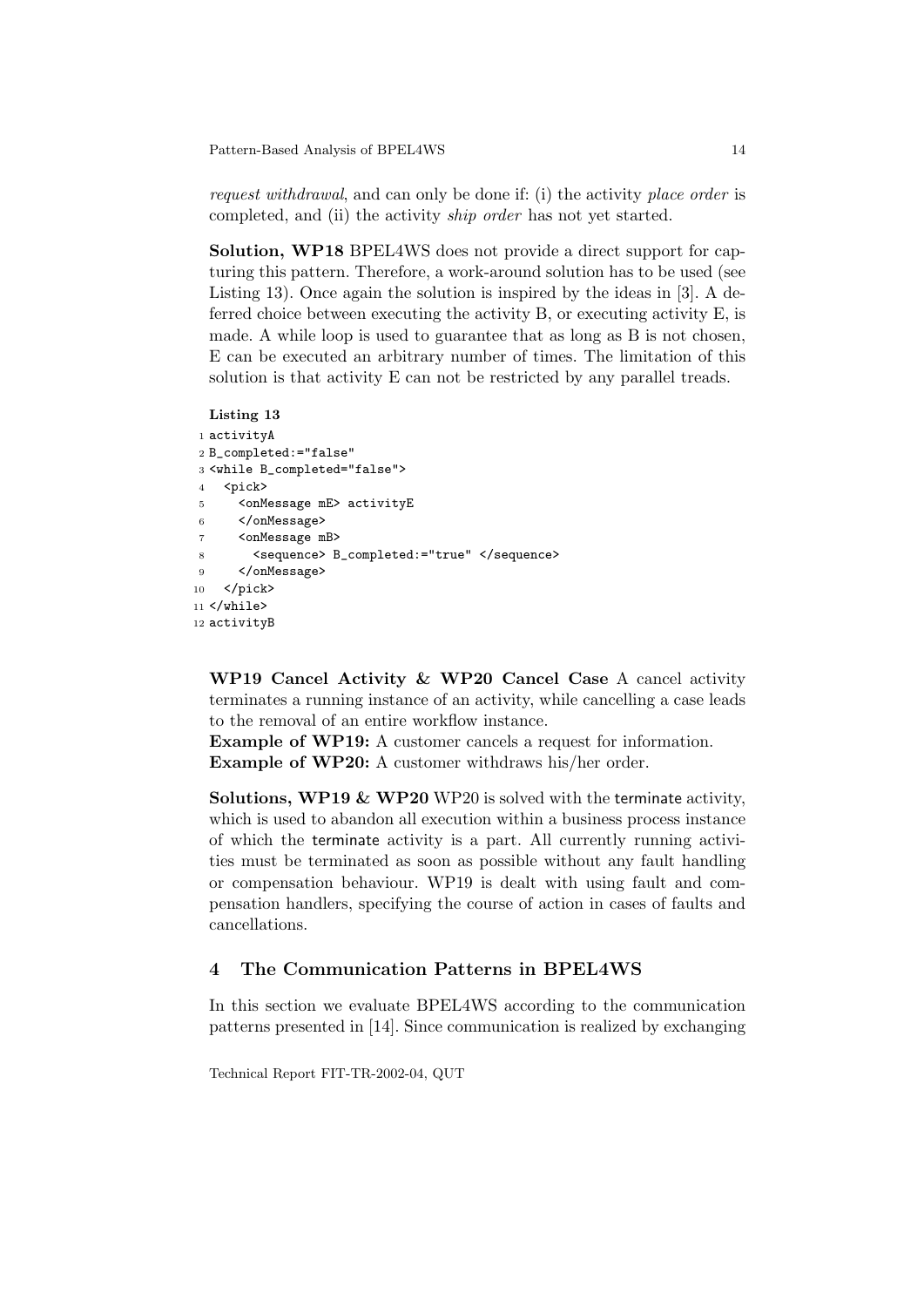messages between different processes, it is explicitly modelled by sending and receiving messages. Two types of communications are distinguished, namely synchronous and asynchronous communication.

### 4.1 Synchronous Communication

CP1 Request/Reply Request/Reply communication is a form of synchronous communication where a sender makes a request to a receiver and waits for a reply before continuing to process. The reply may influence further processing on the sender side.

CP2 One-Way A form of synchronous communication where a sender makes a request to a receiver and waits for a reply that acknowledges the receipt of the request. Since the receiver only acknowledges the receipt, the reply is "empty" and only delays further processing on the sender side.

Solutions, CP1 & CP2 The way in which synchronous communication is modelled in BPEL4WS is by the invoke activity included in the requesting process, process A (see Listing 14) and a couple of receive and reply activities in the responding process, process B (see Listing 15). Furthermore, two different containers need to be specified in the invoke activity within process A: one inputContainer, where the outgoing data from the process is stored (or input data for the communication); and one output-Container, where the incoming data is stored (or the output data from this communication). The One-Way pattern differs from Request/Reply only by B sending its reply (i.e., confirmation) immediately after the message from A has been received, i.e., no processing is performed between receipt and reply activities.

```
Listing 14
1 <process name="processA">
2 <sequence>
3 ...
4 <invoke partner="B" ...
5 inputContainer="Request"
6 outputContainer="Response">
7 </invoke>
8 ...
9 </sequence>
10 </process>
                                      Listing 15
                                     1 <process name="processB"> ...
                                     2 <sequence>
                                     3 <receive partner="A" ...
                                     4 container="Request">
                                     5 </receive>
                                     6 ...
                                     7 <reply partner="A" ...
                                     8 container="Response">
                                    9 </reply>
                                    10 </sequence>
                                    11 </process>
```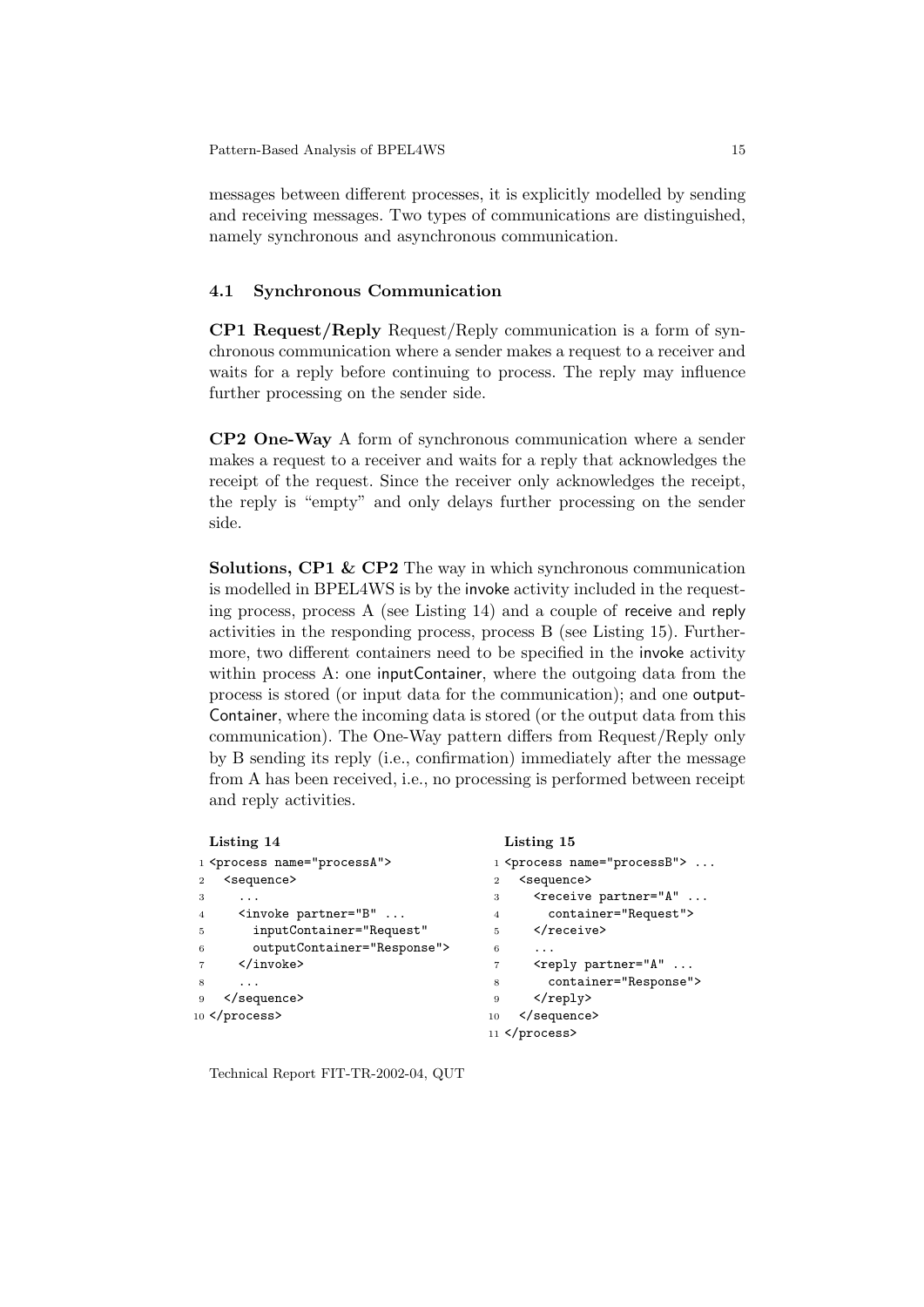CP3 Synchronous Polling Synchronous Polling communication is a form of synchronous communication where a sender communicates a request to a receiver but instead of blocking continues processing. At intervals defined by the developer, the sender checks to see if a reply has been sent. When it detects a reply it processes it and stops any further polling for a reply.

Example: During a game session, the system continuously checks if the customer has terminated the game.

Solution, CP3 This pattern is captured trough utilization of two parallel flows: one for the receipt of the expected response, and one for the sequence of the activities not depending on this response (see Listing 16, lines 4 to 7). The initiation of the communication is done beforehand through an invoke action (line 3). To be able to proceed, the invoke action is specified to send data and not wait for a reply. This is indicated by the use of an inputContainer and by omitting the specification of an output-Container. The communication for the responding process is the same as for the previous pattern (Listing 15).

#### Listing 16

```
1 <process name="A"
2 <sequence>
3 <invoke partner="B" ... inputContainer="Request"...> </invoke>
4 <flow>
5 <sequence> ... </sequence>
6 <receive partner="B" ... container="Result" ...> </receive>
7 \langle /flow>
8 access container "Result" ...
9 </sequence>
10 </process>
```
### 4.2 Asynchronous Communication

CP4 Message Passing Message passing is a form of asynchronous communication where a request is sent from a sender to a receiver. When the sender has made the request it essentially forgets it has been sent and continues processing. The request is delivered to the receiver and is processed.

Example: When an order is received, a log is notified, before the system executes the order.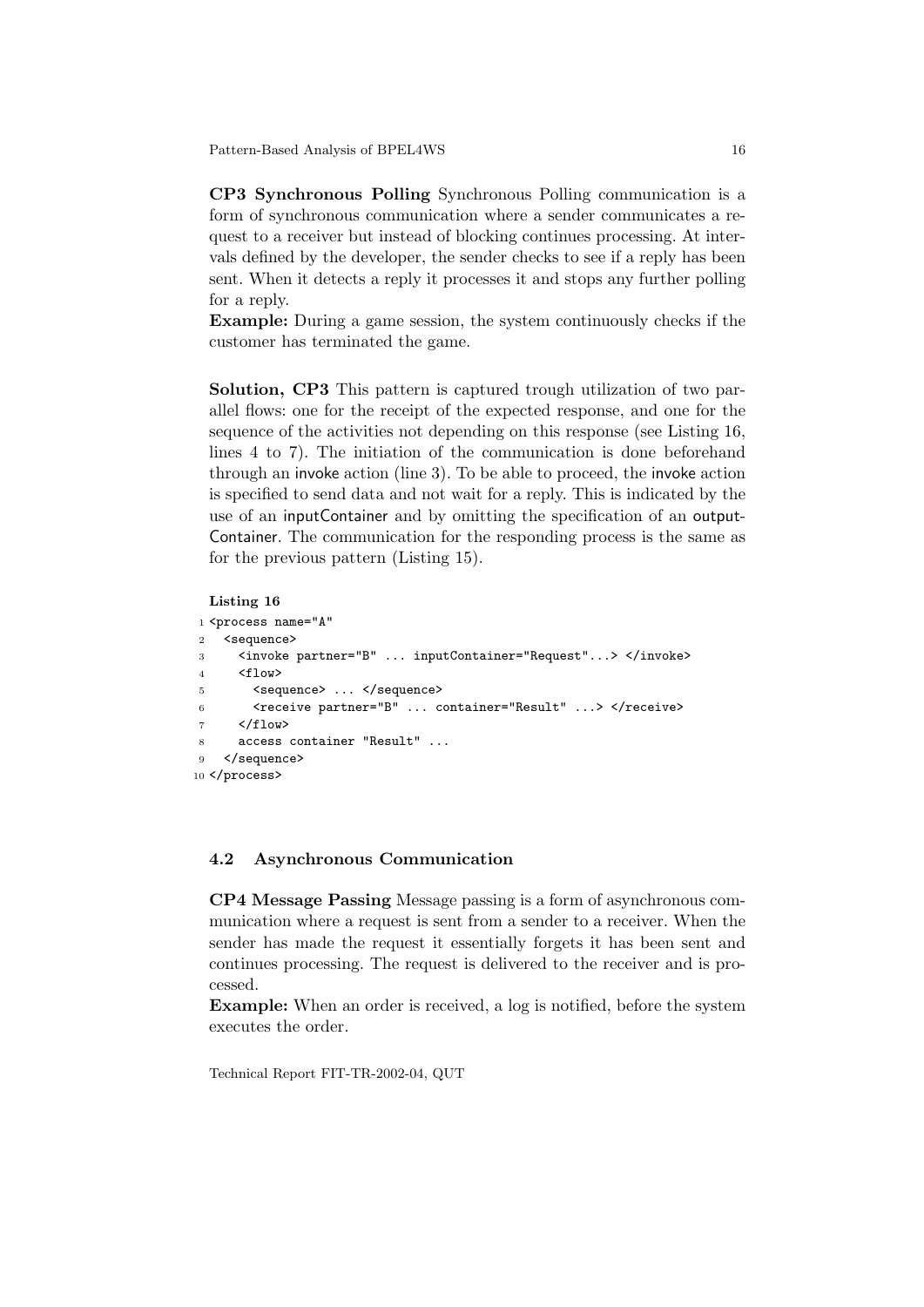Solution, CP4 The solution for this pattern has already been demonstrated as a part of the solution for CP3, namely an invoke activity with an inputContainer only (line 3 in Listing 16).

CP5 Publish/Subscribe A form of asynchronous communication where a request is sent by the sender and the receiver is determined by a declaration of interest by the receiver in the request.

Example: An organization offers information about products to its customers. If the customers are interested in receiving such information, they have to notify a system, which lists interested customers. When product information is going to be distributed to the customers, the organization requests the current list, including the customers' addresses.

CP6 Broadcast A form of asynchronous communication in which a request is sent to all participants, the receivers, of a network. Each participant determines whether the request is of interest by examining the content.

Example: Before a system is shut down for maintenance, every client connected to it is informed about the situation.

Solutions, CP5 & CP6 Publish/Subscribe and Broadcast are not directly supported in BPEL4WS.

## 5 Conclusion

In this paper a framework based on existing workflow and communication patterns was used for an in-depth analysis of BPEL4WS. A summary of the results from the analysis are presented in Table 1. The table also shows a comparison of BPEL4WS with XLANG, WSFL and two major Workflow Modelling Languages: Staffware PLC's Staffware and IBM's MQSeries Workflow. The ratings for Staffware and MQSeries Workflow in the table are taken from [3] where an analysis of more than 12 major commercial WFMS is provided. Since XLANG and WSFL correspond to subsets of the BPEL4WS, their ratings are straightforward given the discussions provided in this paper. Note that we indicate that Staffware and MQSeries Workflow are assumed to offer no support for the communication patterns. Although this may not be entirely true (e.g., Staffware has the concept of an event step), they are not intended for communication and therefore rated '–'.

 $A'$  + in a cell of the table refers to direct support (i.e. there is a construct in the language which directly support the pattern). A  $\prime$ - $\prime$  in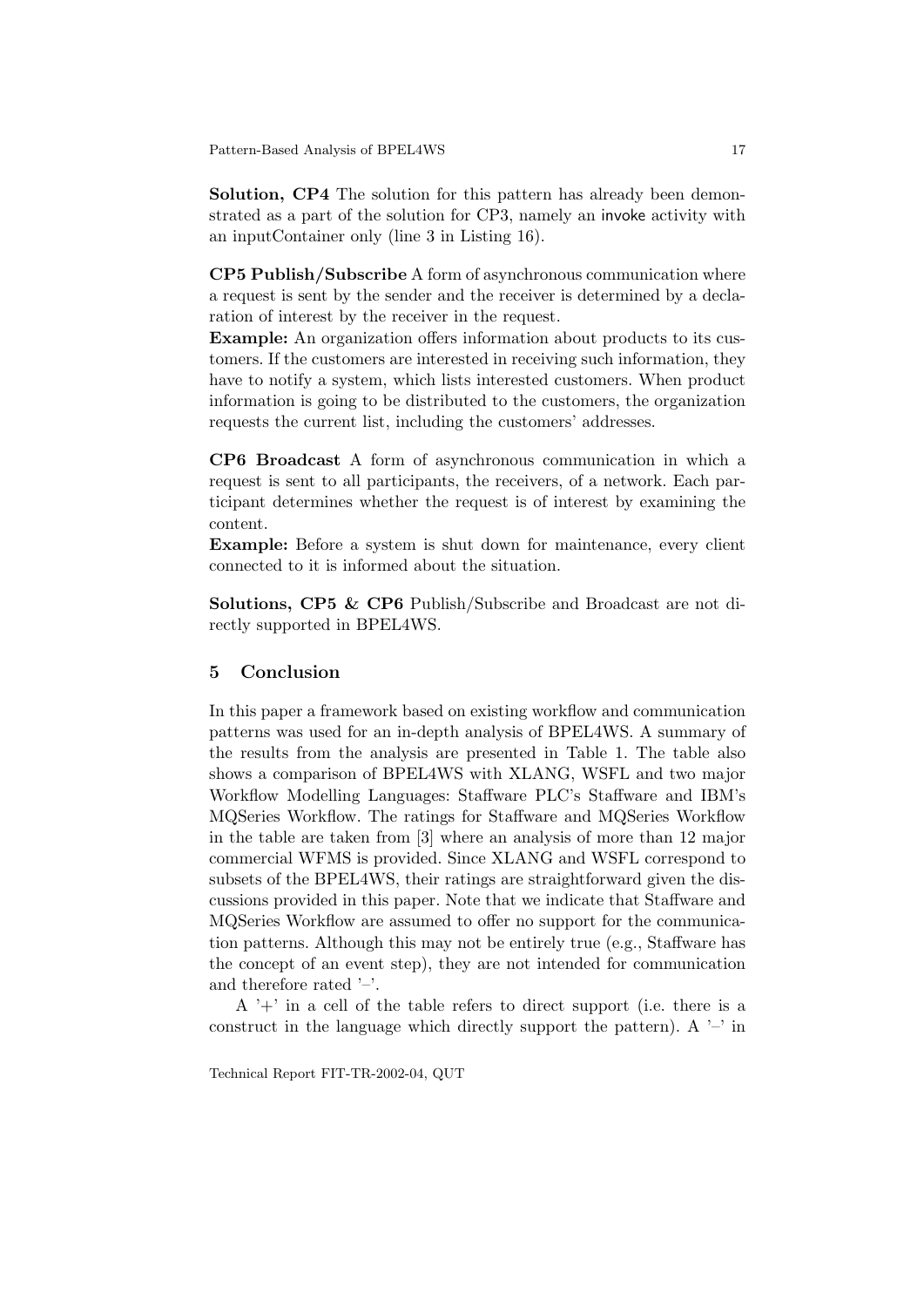the table refers to no direct support. Sometimes there is a feature that only partially supports a pattern, e.g., a construct that implies certain restrictions on the structure of the process. In such cases, the support is rated as  $'+/-'.$ 

| pattern                                | product/standard   |                   |        |         |        |
|----------------------------------------|--------------------|-------------------|--------|---------|--------|
|                                        | <b>BPEL</b>        | <b>XLANG WSFL</b> |        | Staffw. | MQS.   |
| Sequence                               | $^{+}$             | $+$               | $^{+}$ | $+$     | $^{+}$ |
| Parallel Split                         | $^{+}$             | $^{+}$            | $^{+}$ | $^{+}$  | $^{+}$ |
| Synchronization                        | $^{+}$             | $^{+}$            | $^{+}$ | $^{+}$  | $^{+}$ |
| <b>Exclusive Choice</b>                | $^{+}$             | $+$               | $^{+}$ | $^{+}$  | $^{+}$ |
| Simple Merge                           | $^{+}$             | $^{+}$            | $^{+}$ | $^{+}$  | $^{+}$ |
| Multi Choice                           | $^{+}$             |                   | $^{+}$ |         | $+$    |
| Synchronizing Merge                    | $^{+}$             |                   | $^{+}$ |         | $^{+}$ |
| Multi Merge                            |                    |                   |        |         |        |
| Discriminator                          |                    |                   |        |         |        |
| Arbitrary Cycles                       |                    |                   |        | $^{+}$  |        |
| Implicit Termination                   | $^{+}$             |                   | $^{+}$ | $^{+}$  | $+$    |
| MI without Synchronization             | $^{+}$             | $^{+}$            | $^{+}$ |         |        |
| MI with a Priori Design Time Knowledge | $^{+}$             | $^{+}$            | $^{+}$ | $^{+}$  | $^{+}$ |
| MI with a Priori Runtime Knowledge     |                    |                   |        |         |        |
| MI without a Priori Runtime Knowledge  |                    |                   |        |         |        |
| Deferred Choice                        | $^{+}$             | $^{+}$            |        |         |        |
| Interleaved Parallel Routing           | $+/-$              |                   |        |         |        |
| Milestone                              |                    |                   |        |         |        |
| Cancel Activity                        | $\hspace{0.1mm} +$ | $^{+}$            | $^{+}$ | $^{+}$  |        |
| Cancel Case                            | $^{+}$             | $^{+}$            | $^{+}$ |         |        |
| Request/Reply                          | $^{+}$             | $+$               | $^{+}$ |         |        |
| One-Way                                | $^{+}$             | $^{+}$            | $^{+}$ |         |        |
| Synchronous Polling                    | $^{+}$             | $^{+}$            | $^{+}$ |         |        |
| Message Passing                        | $\hspace{0.1mm} +$ | $^{+}$            | $^{+}$ |         |        |
| Publish/Subscribe                      |                    |                   |        |         |        |
| Broadcast                              |                    |                   |        |         |        |

Table 1. Comparison of BPEL4WS against XLANG, WSFL, Staffware and MQSeries Workflow using both workflow and communication patterns.

The following observations can now be made from the table: i) As the first five patterns correspond to the basic routing constructs, they are naturally supported by all languages. In contrast, the patterns referring to more advanced constructs are often poorly supported in the different languages. ii) BPEL4WS as a language integrating the futures of the block structured language XLANG and the directed graphs of WSFL, indeed supports all patterns supported by XLANG and WSFL. iii) BPEL4WS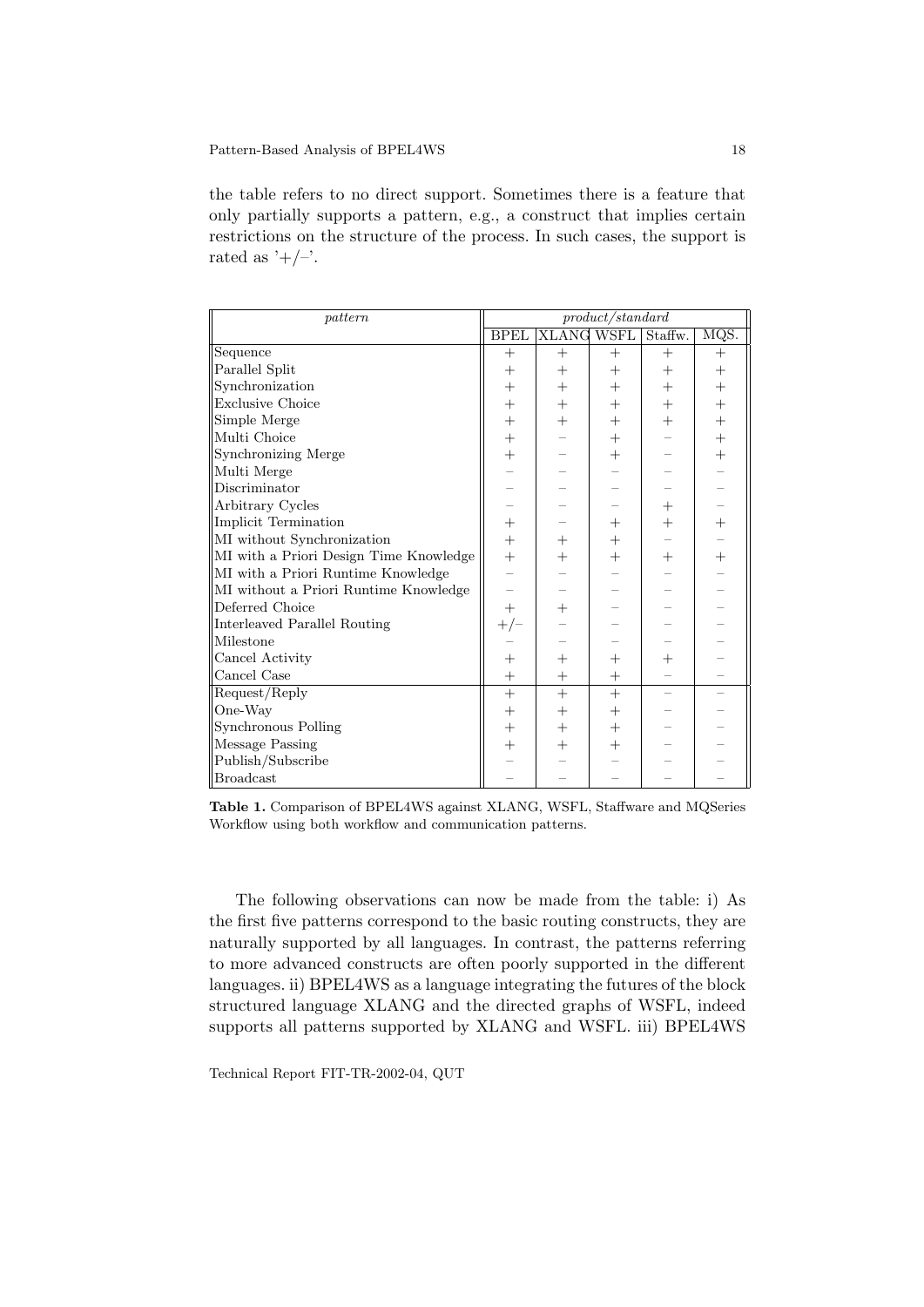as a Web Service Composition language provides constructs for communication modelling which clearly distinguishes it from traditional workflow modelling languages.

Besides these positive remarks, we would also like to pose two negative comments. First of all, BPEL4WS is a complex language because it offers (too) many overlapping constructs. The simple fact that many of the patterns can be realized using "XLANG style" and "WSFL style" illustrates its complexity. Secondly, the semantics of BPEL4WS is not always clear. The precise semantics of advanced concepts like serializable scopes leave room for multiple interpretations thus complicating the adoption of the language.

Disclaimer. We, the authors and the associated institutions, assume no legal liability or reponsibility for the accuracy and completeness of any information about BPEL4WS, XLANG, WSFL, IBM MQSeries Workflow, or Staffware, contained in this paper. However, we made all possible efforts to ensure that the results presented are, to the best of our knowledge, up-to-date and correct.

### References

- 1. W.M.P. van der Aalst. Don't go with the flow: Web services composition standards exposed. to appear. IEEE Intelligent Systems, Jan/Feb 2003. Electronically accessible from http://www.tm.tue.nl/it/research/patterns/ieeewebflow.pdf.
- 2. W.M.P. van der Aalst and K.M. van Hee. Workflow Management: Models, Methods, and Systems. MIT press, Cambridge, Massachusetts, 2002.
- 3. W.M.P. van der Aalst, A.H.M. ter Hofstede, B. Kiepuszewski, and A.P. Barros. Workflow patterns. Technical report FIT-TR-2002-2, Faculty of IT, Queensland University of Technology, July 2002. Accessed from http://www.tm.tue.nl/it/ research/patterns. To appear in Distributed and Parallel Databases, Kluwer.
- 4. BPML.org. Business process modeling language. Accessed November 2002 from www.bpmi.org/, 2002.
- 5. Workflow Management Coalition. Terminology and glossary. Document Number WFMC-TC-1011, Document Status - Issue 3.0, February 1999 http://www.wfmc. org.
- 6. F. Curbera, M. Duftler, R. Khalaf, W. Nagy, N. Mukhi, and S. Weerawarana. Unraveling the Web Services Web: An Introduction to SOAP, WSDL, and UDDI. IEEE Internet Computing, 6(2):86–93, March 2002.
- 7. F. Curbera, Y. Goland, J. Klein, F. Leymann, D. Roller, S. Thatte, and S. Weerawarana. Business Process Execution Language for Web Services. http:// dev2dev.bea.com/techtrack/BPEL4WS.jsp.
- 8. M. Dumas and A.H.M. ter Hofstede. UML activity diagrams as a workflow specification language. In M. Gogolla and C. Kobryn, editors, Proc. of the 4th Int. Conference on the Unified Modeling Language (UML01), volume 2185 of LNCS, pages 76–90, Toronto, Canada, October 2001. Springer Verlag.